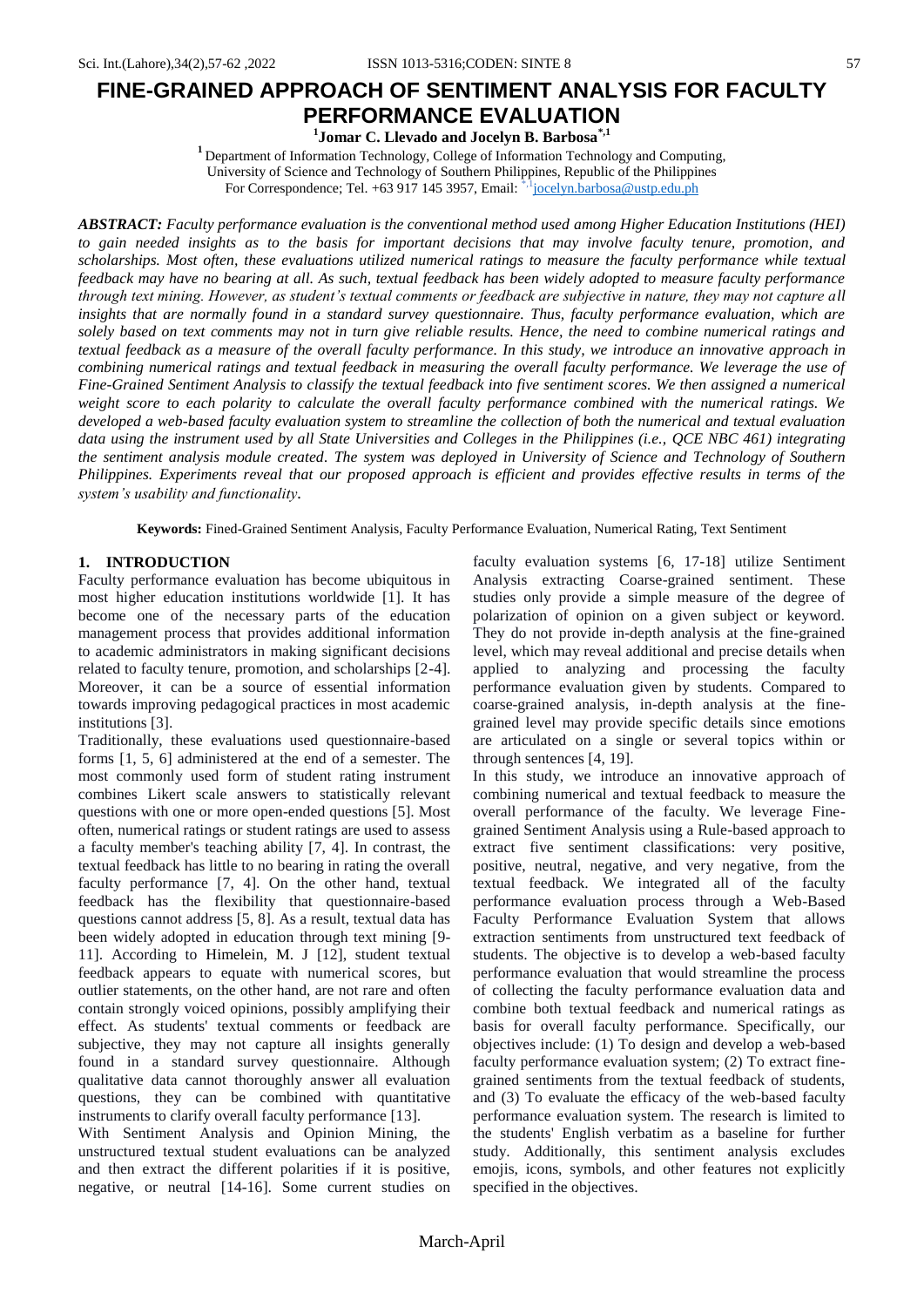### **MATERIALS AND METHODS**

*A. System Architecture of the Web Based Faculty Performance Evaluation System*

Our system's architecture represents the mechanism by which users communicate with our system. Figure 1 illustrates the design of our system architecture, which includes various web technologies. The data is accessible from the database server via computers and smartphones. Embedded in the system process is the automatic classification of verbatim comments. Additionally, we design an API in our system to facilitate the CRUD (Create Read Update Delete) operations required for data manipulation.



#### **Figure 1. System Architecture of Web-Based Faculty Performance Evaluation System**

*B. Context Diagram of the Web Based Faculty Performance Evaluation System*

The context diagram is relevant during the design and implementation of the system because our study includes data collection of assessment scores and verbatim. Our context diagram presents the overview of the web-based faculty performance evaluation system. Figure 2 denotes the interface between the system and its environment, indicating the entities with which it interacts. The diagram depicts that management or admin handles the updates of four entities (e.g., Faculty, Students, Evaluation Form, Course Subjects). The system can automatically generate reports (e.g., Faculty Evaluation report, Periodic Reports) that simplifies the manual compilation of student ratings and interpretation of the students verbatim. The system utilized QCE NBC 461 as the instrument used in evaluation by the students.

*C. Fine-Grained Sentiment Analysis Process of Text Feedback*

This part describes the technique used to apply fine-grained sentiment analysis on textual feedback of faculty performance evaluation. Figure 3 presents the systematic process of classifying the student textual feedback. We define text's polarity using fine-grained classification into five categories: very positive, positive, neutral, negative, or very negative using Rule-based



**Figure 2. Context Diagram of Web-Based Faculty Performance Evaluation System**

approach. Additionally, we further discuss the process of fine-grained sentiment analysis from text processing up to sentiment classification.

*Text Preprocessing*. The goal of this process is to eliminate the irrelevant and noisy text data. In this study, the preprocessing steps we apply are the following:

- a. *Tokenization*. This process breaks down paragraphs, sentences, or phrases into fragments of words or phrases. For example, "He is the best instructor" will be converted into [He, is, the ,best, instructor] tokens.
- b. *Case Conversion*. This process changes the text into lowercase or uppercase form of the text input.
- c. *Special Characters Removal*. This process removes unwanted characters from the text input. Example of these are punctuation (e.g.,!;) and special characters (e.g., #\$@\_%\*!) and etc. These characters are considered noise from the text data.
- d. Stop word removal. This process removes words that has no significant meaning such as "is",



**Figure 3. Fine-Grained Sentiment Analysis Process Flowchart**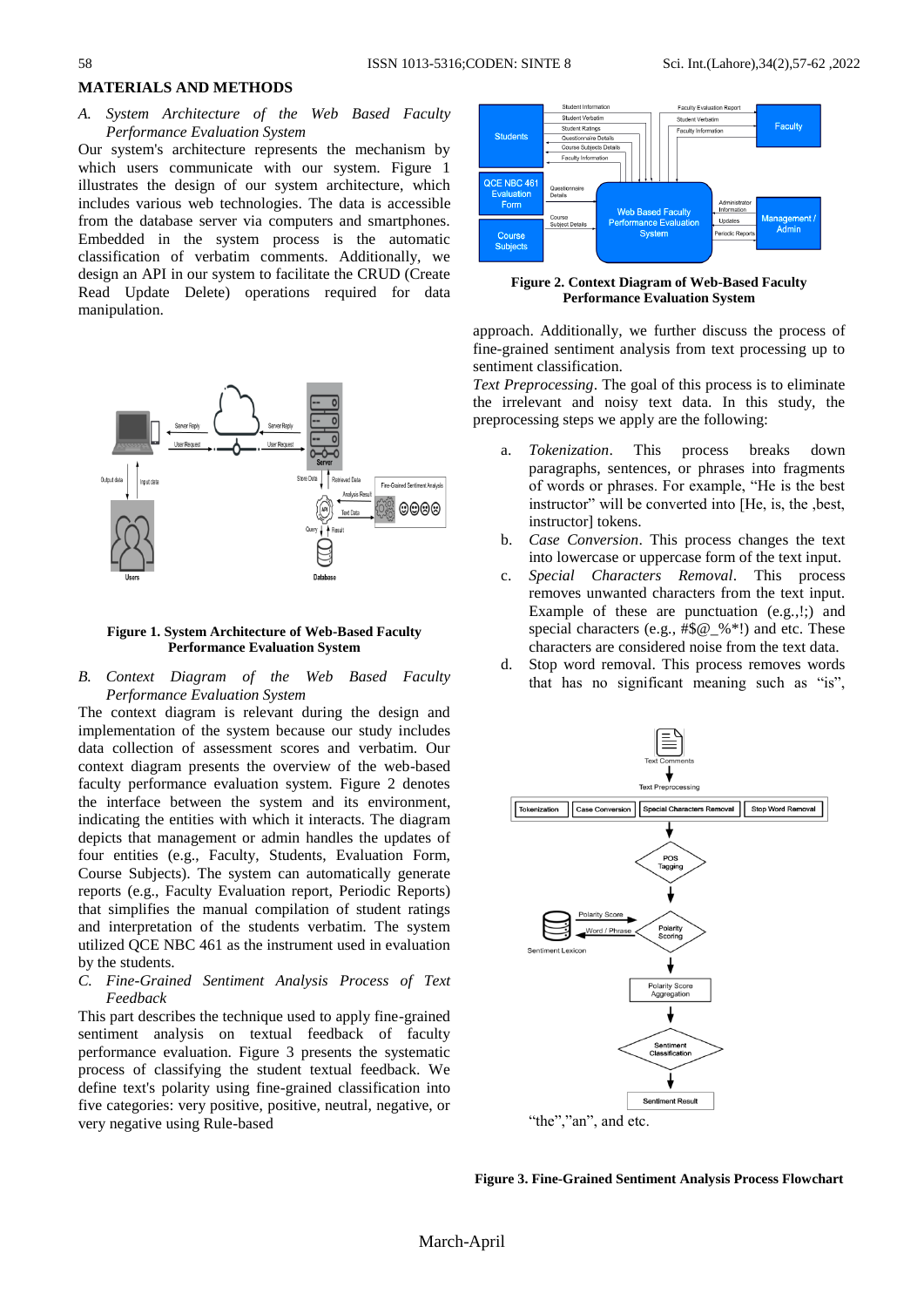## *Part of Speech (POS) Tagging*.

The process of classifying words into their parts of speech and labeling them accordingly such as verb, adjective, etc. (see Table 1). For example, the sentence "He is the best instructor". Using abbreviation tag like NN for noun, VB for verb, JJ for adjective, PP for preposition and other part of speech as tags. We can tag each of the preprocessed text of its corresponding POS tag which may play significant part during the polarity scoring as their word valence may differ base on the type of POS in the Sentiment Lexicon.

**Table 1. Example of POS Tagging a word**

| Word       | POS Tag |  |  |
|------------|---------|--|--|
| He         | NN      |  |  |
| 1S         | VB      |  |  |
| the        | DET     |  |  |
| best       |         |  |  |
| instructor | NΝ      |  |  |

*Sentiment Lexicon*. A sentiment lexicon is a list of terms (alternatively called polar or opinion words) classified according to their sentiment orientation, that is, whether they are positive or negative. Given the time and resources it will take to generate our own annotated valence-based sentiment lexicon we leverage the use of VADER Sentiment Lexicon to identify a much fine-grained sentiments using valence-based lexicons.

*Polarity Tagging*. Polarity tagging is the process that analyzes the text data and tags the word with the valence score as positive, negative, neutral from the sentiment dictionary. *Valence score or Polarity score* is a score assigned to the word base on its intensity of positive or negative emotion. Using the available sentiment lexicon, we extract the valence score of each word from the text data.

*Polarity Score Aggregation*. In this step, the polarity or valence score of the tagged words is aggregated base on their prior orientation which is either positive, negative or neutral. We then aggregated the overall valence score of the text data by adding all the result from the average of prior orientation valence. In this study, we use a metric in between of -1 and +1 to measure the sentiment score. We then use a formula to normalize the overall valence score between  $-1$ (very negative) and  $+1$  (very positive). We applied the following formulas to calculate the average valence scores of the prior orientation, the overall valence score, and the normalization of the overall valence score.

a. To calculate the average polarity scores of the prior orientation of the words in the text data. We apply the following formula in equation  $(1)$ , where is the mean of all polarity valence score; x is the summation of the polarity valence score; and n is the total number of words with the same polarity orientation in the text data.

- b. To calculate the overall valence score. We apply the following formula in equation (2) to calculate the overall polarity score; *pos* is the mean of all word positive polarity score; *neg* is the mean of all negative polarity score; *neu* is the mean of all
- tagged words in the text data. c. To normalize the compound valence score. We apply the following formula in equation (3), where x is the overall valence score and alpha is set to be 15 which approximates the maximum expected value of x. This formula yields a value in between -1 and +1.

neutral polarity score; and *n* is the total number of

$$
Sentiment Score = \frac{x}{\sqrt{x^2 + \alpha}}
$$
 (3)

*Sentiment Classification*. To classify the polarity of the text evaluation data we use the normalized aggregated valence scores and use a metric to classify our text feedback into very positive, positive, neutral, negative, and very negative.

## **3. RESULTS AND DISCUSSION**

In this section, we present some sample screen shots of our web-based faculty performance evaluation system, which includes modules for the student evaluation, dashboard for admin, dashboard for faculty, and other important features.

With this system, the tedious work involves processing the data collection of student ratings and verbatim, analysis of the result, and compilation of periodic reports. Figure 4 shows the sample screen shot of the landing page of the faculty evaluation system with the login interface where users must enter a valid username and password. We design our system with several access levels from student being the lowest level to the system admin being the highest. Depending on the access levels, users can perform create, search and update tasks. Figure 5 presents the admin dashboard of the system, where system settings configuration and other admin task can be executed. While Figure 6 shows the student dashboard where students can access the evaluation for their subjects and the evaluation form used in the evaluation.



**Figure 4. Sample screen shot of the landing page of the system**

$$
\overline{p}=\frac{\sum\left( x\right) }{n}\text{ \qquad \ \ \, (1)}
$$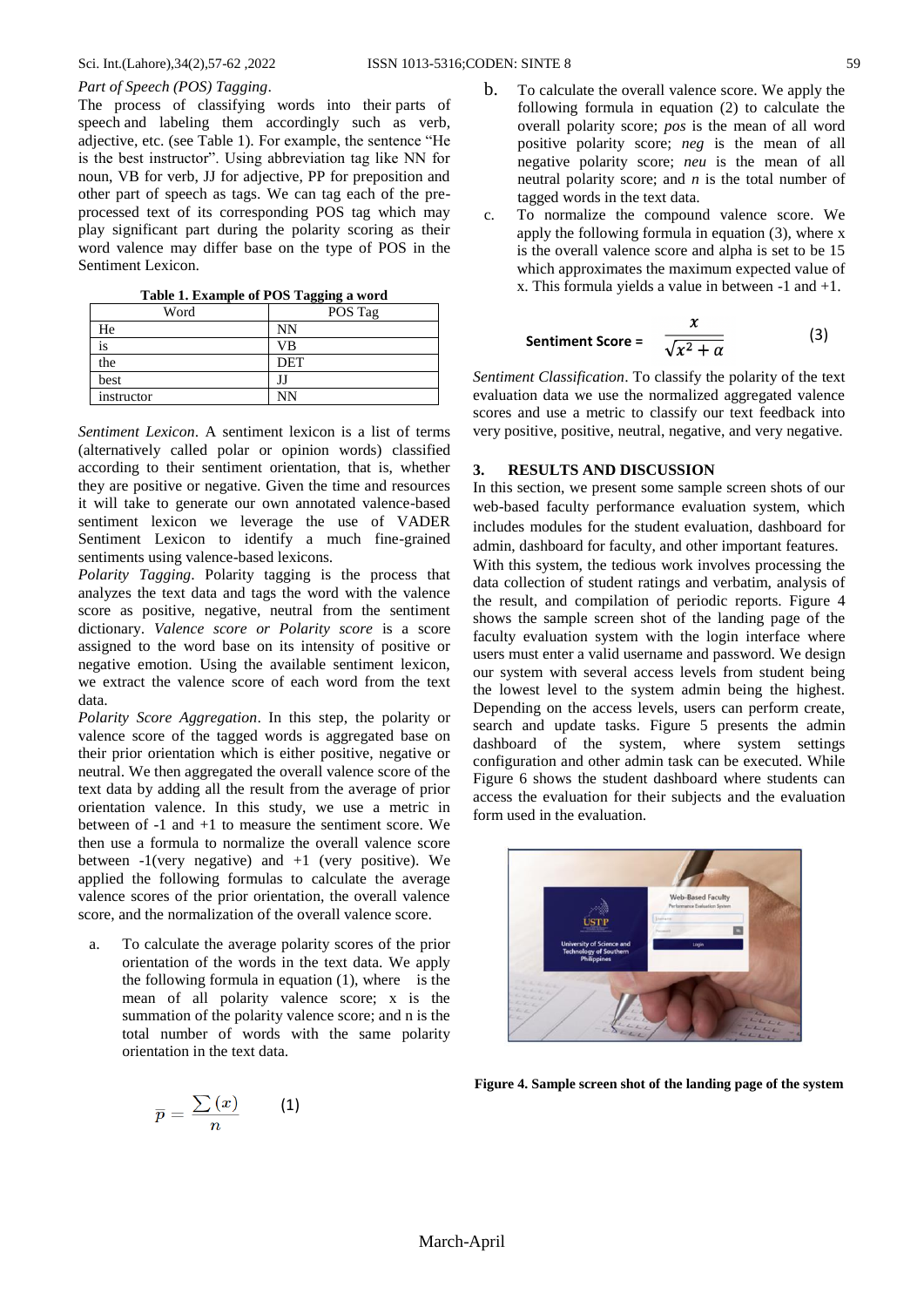| <b>Providence Allen</b><br>٠                           |                                   |                                        |                |                  |                   |                            |    |
|--------------------------------------------------------|-----------------------------------|----------------------------------------|----------------|------------------|-------------------|----------------------------|----|
| Quick Options                                          |                                   | п                                      | Đ              | e                | Σ                 | غ                          |    |
| <b>Pacoword Recet</b>                                  |                                   | <b><i><u>Enforted</u></i></b><br>75607 | Faculty<br>753 | Subjects<br>7608 | Students<br>16192 | Online users<br>567        |    |
| Enter School/Account ID                                |                                   |                                        |                |                  |                   |                            |    |
| sistrict                                               | <b>CD Student Records</b>         |                                        |                |                  |                   |                            |    |
| Note:<br>. The password will be sent to the C ortered. | Show 11 x entires                 |                                        |                |                  |                   | Search                     |    |
|                                                        | School ID                         | 1. First Name                          | 11 Last Name   | <b>Dispate</b>   | <b>Company</b>    | <b>TEL Action</b>          | 11 |
| <b>Undate Name</b>                                     | 01-0687                           | Alman                                  | Dungere        | <b>BASR</b>      | Clevela           | <b>D</b> Value             |    |
| Please select type<br>٠                                | 10089052                          | tery                                   | Omongos        | MS-MAS           | CDO               | <b>O</b> Vanage            |    |
| <b>Enter school ID</b><br><b>East Name</b>             | 10064637                          | <b>Raby</b>                            | Golde          | MST-MATH         | cto               |                            |    |
| Last Name                                              |                                   |                                        |                |                  |                   | <b>O</b> Manager           |    |
| Update (2)                                             | 10064663                          | MAX                                    | <b>Set</b>     | MTH-B.X          | CDD               | <b>O</b> Value             |    |
|                                                        | 10010211                          | Carlo                                  | Mating         | <b>EGMT-MR</b>   | cpo               | <b>O</b> Manage            |    |
|                                                        | Showing 1 to 10 of 16,152 entries |                                        |                |                  |                   | Protos 1 2 3 4 5  1616 Net |    |
|                                                        |                                   |                                        |                |                  |                   |                            |    |
|                                                        |                                   |                                        |                |                  |                   |                            |    |
|                                                        |                                   |                                        |                |                  |                   |                            |    |
|                                                        |                                   |                                        |                |                  |                   |                            |    |

**Figure 5. Sample screen of the admin dashboard**

| O 3172751 # Home: A My Account: 9 Legout |                         |                            |
|------------------------------------------|-------------------------|----------------------------|
| <b>Bicive Brucive BCompleted</b>         |                         |                            |
| <b>R</b> My Subjects                     |                         |                            |
| $\blacksquare$ if Electric 4             | <b>P</b> metaborisphent | <b><i>B. Impaning3</i></b> |
|                                          |                         |                            |
|                                          |                         |                            |
|                                          |                         |                            |
|                                          |                         |                            |
|                                          |                         |                            |
|                                          |                         |                            |

| QCE NBC 461                                                                                        |                          |
|----------------------------------------------------------------------------------------------------|--------------------------|
| <b>Jomar Llevado</b><br><b>Welderwinser</b>                                                        |                          |
| <b>Rating Criteria Details</b>                                                                     |                          |
| <b>COMPONENTS</b>                                                                                  | 57312                    |
| A. Commitment                                                                                      |                          |
| 1. Demonstrates sensitivity to students' ability and absorb content information                    | $\ddot{\phantom{1}}$     |
| 2. Makes self-available to students beyond official time.                                          | $\ddot{\phantom{1}}$     |
| 3. Keeps accurate records of students' performance and prompt submission of same                   | $\overline{\phantom{a}}$ |
| <b>B. Knowledge of Subject Matter</b>                                                              |                          |
| 1. Demonstrates mastery of the subject matter                                                      | $\cdot$                  |
| 2. Draws and shares information on the state of the art theory and practice in his/her discipline. | . .                      |
| 3. Integrates subject to pratical counselances and learning intents of quateres                    | $\ddot{\phantom{1}}$     |
| 4. Demonstrates up to date knowledge and/or awareness on current trench and issues of the subject. | ٠                        |

**Figure 6. Screen hot of the student dashboard and the form used in the evaluation.**

### *3.1 Student Verbatim Classification*

To test the accuracy of our classifier, we extracted our test data from the first semester of the current school year. We curated and manually labeled the test data of its polarity as either positive and negative—the test data comprised 263 labeled as positive comments and 121 labeled as negative. The low sample set of test data resulted primarily from redundant student comments and mixed English and Bisaya word, so we trimmed and cleaned our test data with a sample set used in our classification.

Table 2 shows the sample result from the classified student verbatim. It shows the sentiment score for each verbatim and the classification of its polarity. We use 0.5 or higher as our threshold for the very positive polarity, -0.5 or higher for our very negative polarity, 0 for neutral, 0.5 lower and higher than 0 for the positive polarity, and lower than 0 and higher than -0.5 for negative; this was based on VADER recommended threshold [19].

**Table 2. Example of classified fine-grained polarity of the student verbatim**

| <b>Student Verbatim</b>                                                                                                                 | Sentiment<br><b>Score</b> | <b>Polarity</b><br><b>Classification</b> |
|-----------------------------------------------------------------------------------------------------------------------------------------|---------------------------|------------------------------------------|
| Thank you so much<br>ma'am for being one of<br>the best teachers to us.                                                                 | 0.7717                    | Very Positive                            |
| Ma'am is teaching based<br>on his experiences                                                                                           | 0                         | Neutral                                  |
| Thank you for the first<br>semester learning<br>experience.                                                                             | 0.36                      | Positive                                 |
| Does not give<br>considerations even with<br>proper reasons and uses<br>"mean" and "insulting"<br>words towards students.               | $-0.49$                   | Negative                                 |
| She insulted me when I<br>was asking questions<br>about our class and also<br>embarrassed my<br>classmates during out<br>class lessons. | $-0.79$                   | Very Negative                            |

Our test data was comprised of 68% labeled as positive verbatim and 32% labeled as negative verbatim. With the 68% test data, 65.2% of the positive student verbatim was correctly identified as positive by our classifier; further fine-grained classification shows 41.3% was classified as very positive and 23.9% as positive. From the 32% labeled as negative student verbatim, 16.4% was identified as negative by our classifier; further fine-grained classification shows that 12.47% was classified negative and 3.9% was classified very negative sentiment. With our classifier, we yield an 81.6% accuracy based on the experiments we conducted. Figure 7 shows the distribution of the polarity from the test data we classified.



#### **Figure 7. Distribution of fine-grained sentiment polarity of student verbatim**

In what follows, we also discussed the performance of our proposed approach addressing a classification problem on the collected students' verbatim or textual comments per subject per faculty. Furthermore, the survey using S.U.S instruments was conducted to evaluate the system's usability.

#### *3.2 System Usability Evaluation*

According to ISO standard ISO 9241, the usability of a system can only be determined by understanding the context in which it is used (i.e., who uses it, what they use it for, and the setting or workspace in which they use it).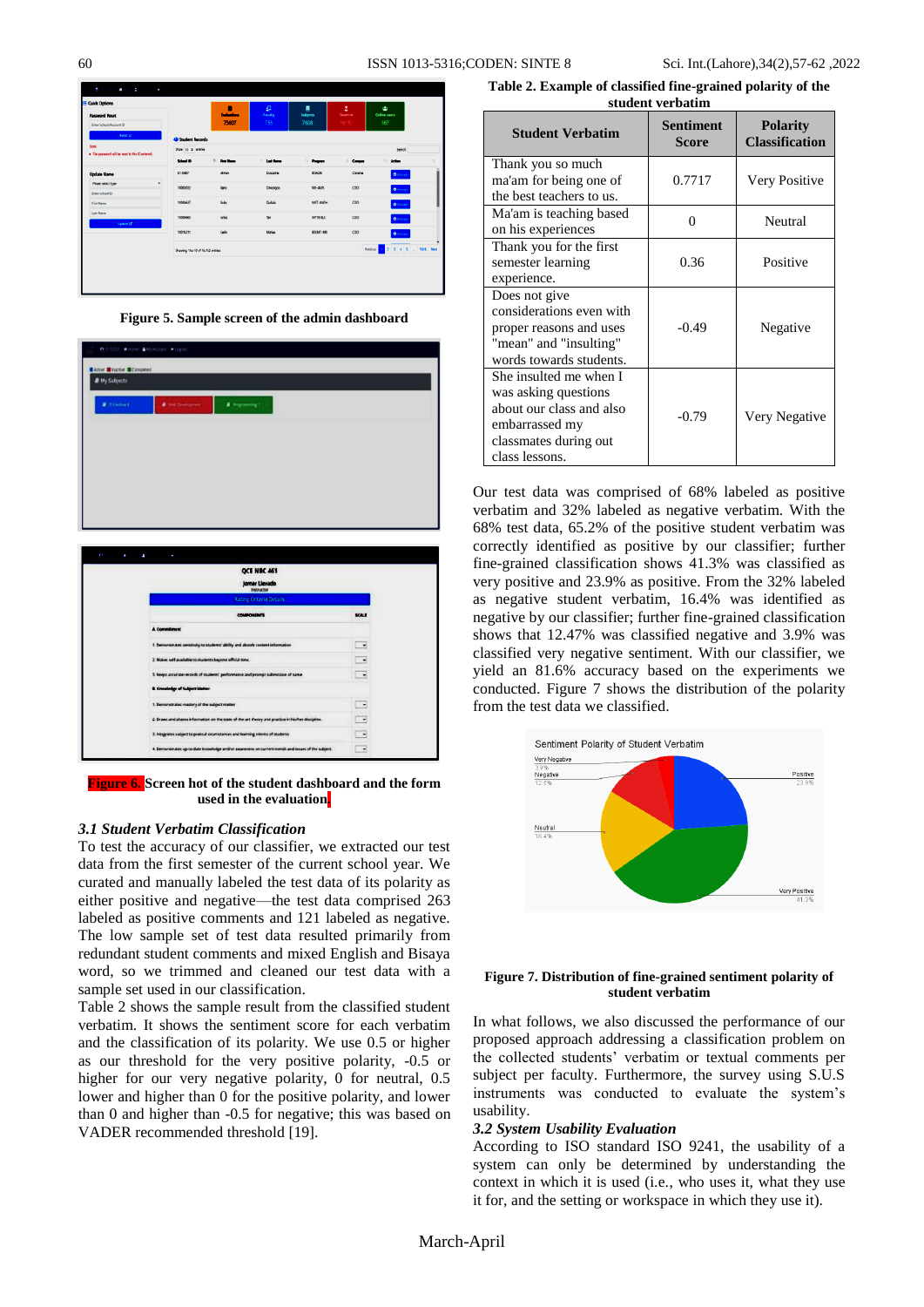Additionally, usability metrics include the following: 1. Effectiveness (can users accomplish their goals successfully); 2. Efficiency (how much time and resource is spent to accomplish those goals); and 3. Satisfaction (was the experience satisfactory). To assess our system's usability, we use the System Usability Scale (SUS) [20], a systematic metric for evaluating the usability of a webbased system or other software application. SUS is a tenitem attitude Likert scale used in systems engineering that provides a consolidated perception of subjective usability tests. SUS is an extremely useful quantitative instrument for those attempting to improve the user experience. SUS uses a short, 10-item questionnaire administered at the end of a usability test to calculate usability score of the system. Users respond to each question using a 5-point scale from "Strongly disagree" to "Strongly Agree" [21]. We administered survey questionnaires based on the SUS's tenitem questionnaire. One hundred fifty-eight (158) respondents were asked to score each question on a scale of 1 to 5, with 1 indicating the least (Strongly Disagree) and 5 indicating the highest (Strongly Agree) grade. The survey results indicate that correspondents are satisfied with the system and are more likely to recommend it. Figure 6 presents the findings of a usability evaluation conducted using the SUS instrument on the device. The survey yields 75.6% aggregated SUS score, which implies a high acceptability rating from the users.





**Figure 6. SUS survey results. (a) Odd items results; and (b) Even items results.**

## **4. CONCLUSION AND RECOMMENDATIONS**

The researchers concluded that the development of Web-Based Faculty Performance Evaluation greatly enhances the process of timely and valuable faculty evaluations.

With our novel approach in combining both numeric rating and textual feedback, we added a new value to the overall faculty performance and put a premium on student textual feedback as part of the faculty evaluation process. Based on the findings, the following recommendations may be considered for future research work: (1) Fine-Grained Sentiment Analysis of mixed language in the text data; (2) More datasets to use for modelling and test data; and (3) Inclusion of emojis and symbols on a Fine-Grained Sentiment Analysis.

## **REFERENCES**

- [1] Darwin, S. (2016a). The Emergence of Student Evaluation in Higher Education. Student Evaluation in Higher Education, 1–11. [https://doi.org/10.1007/978-](https://doi.org/10.1007/978-3-319-41893-3_1) [3-319-41893-3\\_1](https://doi.org/10.1007/978-3-319-41893-3_1)
- [2] Alkathiri, M. S. (2021). Decision-making by Heads of Academic Department using Student Evaluation of Instruction (SEI). International Journal of Learning, Teaching and Educational Research, 20(2),
- [3] Benton, S., W. Cashin, and K. Manhattan. 2012. Student ratings of teaching: A summary of research and literature. IDEA Center. [http://www.ideaedu.org](http://www.ideaedu.org/)
- [4] Linse, A. R. (2017). Interpreting and using student ratings data: Guidance for faculty serving as administrators and on evaluation committees. Studies in Educational Evaluation, 54, 94–106. https://doi.org/10.1016/j.stueduc.2016.12.004
- [5] Kumar, A., & Jain, R. (2018). Faculty Evaluation System. Procedia Computer Science, 125, 533–541. https://doi.org/10.1016/j.procs.2017.12.069
- [6] Rajput, Q., Haider, S., & Ghani, S. (2016). Lexicon-Based Sentiment Analysis of Teachers' Evaluation. Applied Computational Intelligence and Soft Computing, 2016, 2016, 1–12. https://doi.org/10.1155/2016/2385429
- $[7]$  Benton, S. L., & Ryalls, K. R. (2016). Challenging misconceptions about student ratings of instruction (IDEA Paper)
- $\lfloor 8 \rfloor$  Wongsurawat, W. (2011). What's a comment worth? How to better understand student evaluations of teaching. Quality Assurance in Education, 19(1), 67– 83. https://doi.org/10.1108/09684881111107762
- [9] Cook, J., Chen, C., & Griffin, A. (2019). Using Text Mining and Data Mining Techniques for Applied Learning Assessment. Journal of Effective Teaching in Higher Education,  $2(1)$ ,  $60-79$ . <https://doi.org/10.36021/jethe.v2i1.39>
- [10] Ferreira‐Mello, R., André, M., Pinheiro, A., Costa, E., & Romero, C. (2019). Text mining in education. Wiley Interdisciplinary Reviews: Data Mining and Knowledge Discovery,  $9(6)$ , 1. https://doi.org/10.1002/widm.1332
- [11] Okoye, K., Arrona-Palacios, A., Camacho-Zuñiga, C., Hammout, N., Nakamura, E. L., Escamilla, J., & Hosseini, S. (2020). Impact of students evaluation of